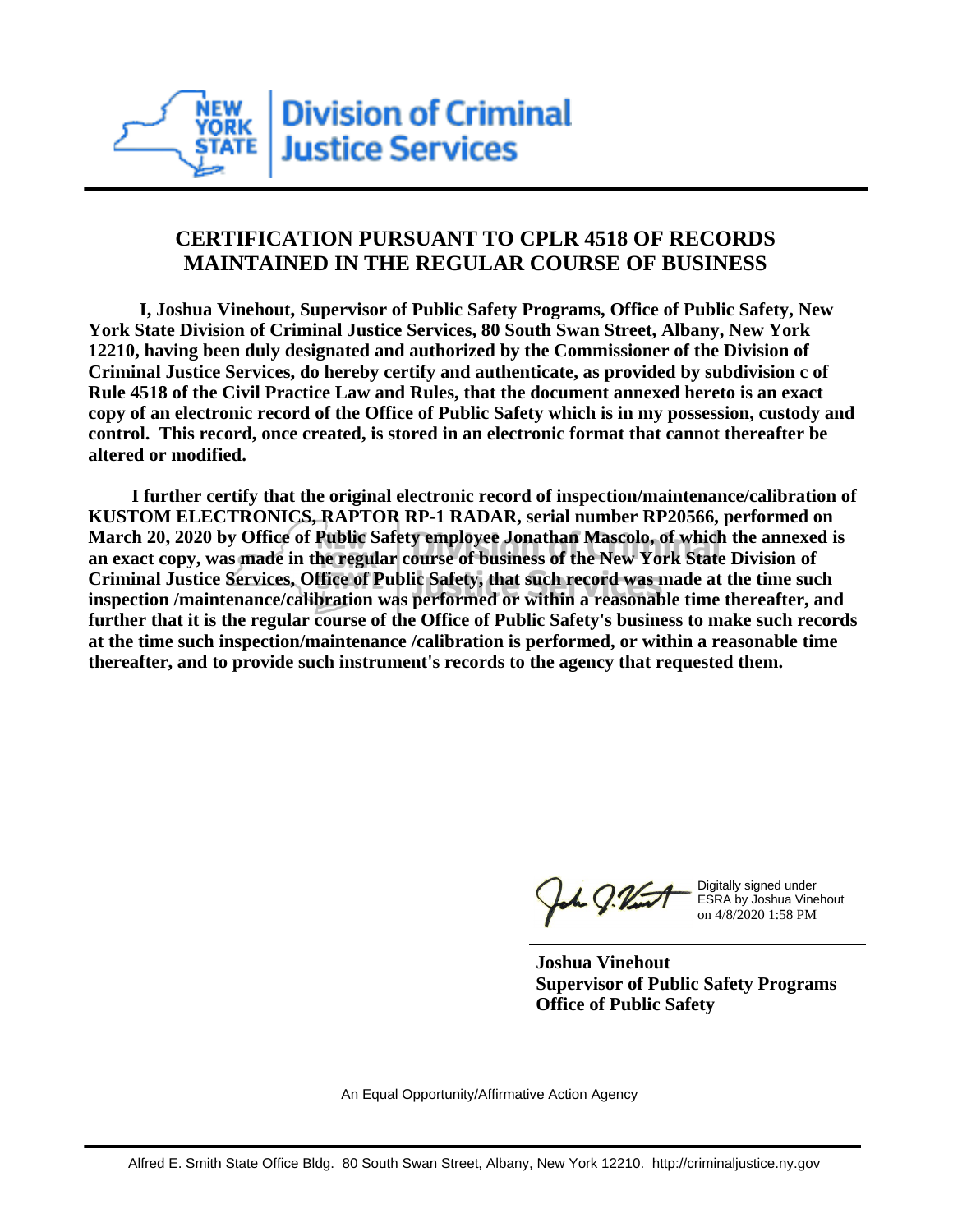## **RADAR RECORD OF INSPECTION / MAINTENANCE / CALIBRATION**

## **Name of Submitting Agency: Stony Point Town Police Department Manufacturer: KUSTOM ELECTRONICS Model: RAPTOR RP-1 Date: March 20, 2020 Serial Number: RP20566**

 **I hereby certify that KUSTOM ELECTRONICS RADAR, model RAPTOR RP-1, serial number RP20566/ / RK27619 / / RK27620, has been calibrated using standards whose accuracies are established by the National Bureau of Standards, or have been derived by the ratio type of self calibration techniques. Calibration has been effected by controlled tests performed on the date indicated above.**

| <b>Test No</b> | <b>Internal Standard</b>                   | <b>Test Result</b> |
|----------------|--------------------------------------------|--------------------|
|                | <b>PAS MPH</b>                             | <b>PAS MPH</b>     |
| <b>Test No</b> | <b>Certification Standard (Stationary)</b> | <b>Test Result</b> |
|                | 65 MPH                                     | 65 MPH             |
|                | 35 MPH<br>YORK                             | 35 MPH             |
| <b>Test No</b> | <b>Certification Standard (Moving)</b>     | <b>Test Result</b> |
|                | 65 MPH                                     | <b>30 MPH</b>      |
|                | 35 MPH                                     |                    |

**Turning Fork Certification / Date of Certification: March 20, 2020**

| <b>Serial Number</b> | Frequency | <b>Test Result</b> |
|----------------------|-----------|--------------------|
|                      | 4736 HZ   | 65 MPH             |

**The above stated tuning fork has been tested and found to oscillate at 4736 Hertz. It will cause a calibration signal of 65 MPH when used with a Doppler traffic radar operating at 24,150 Mhz.**

| <b>Serial Number</b> | <b>Frequency</b> | <b>Test Result</b> |
|----------------------|------------------|--------------------|
| 67427                | 2546 HZ          | 35 MPH             |

**The above stated tuning fork has been tested and found to oscillate at 2546 Hertz. It will cause a calibration signal of 35 MPH when used with a Doppler traffic radar operating at 24,150 Mhz.**

 **I further certify that the entries made in these records were made at the time that the inspection /maintenance/calibration of the above identified RADAR was performed, or within a reasonable time thereafter.**

 *page 1 of 2* 

Digitally signed under ESRA by Jonathan Mascolo on 3/20/2020 12:24 PM

**Jonathan Mascolo Highway Safety Equipment Technician Office of Public Safety**

**\_\_\_\_\_\_\_\_\_\_\_\_\_\_\_\_\_\_\_\_\_\_\_\_\_\_\_\_\_\_\_\_\_\_\_\_\_**